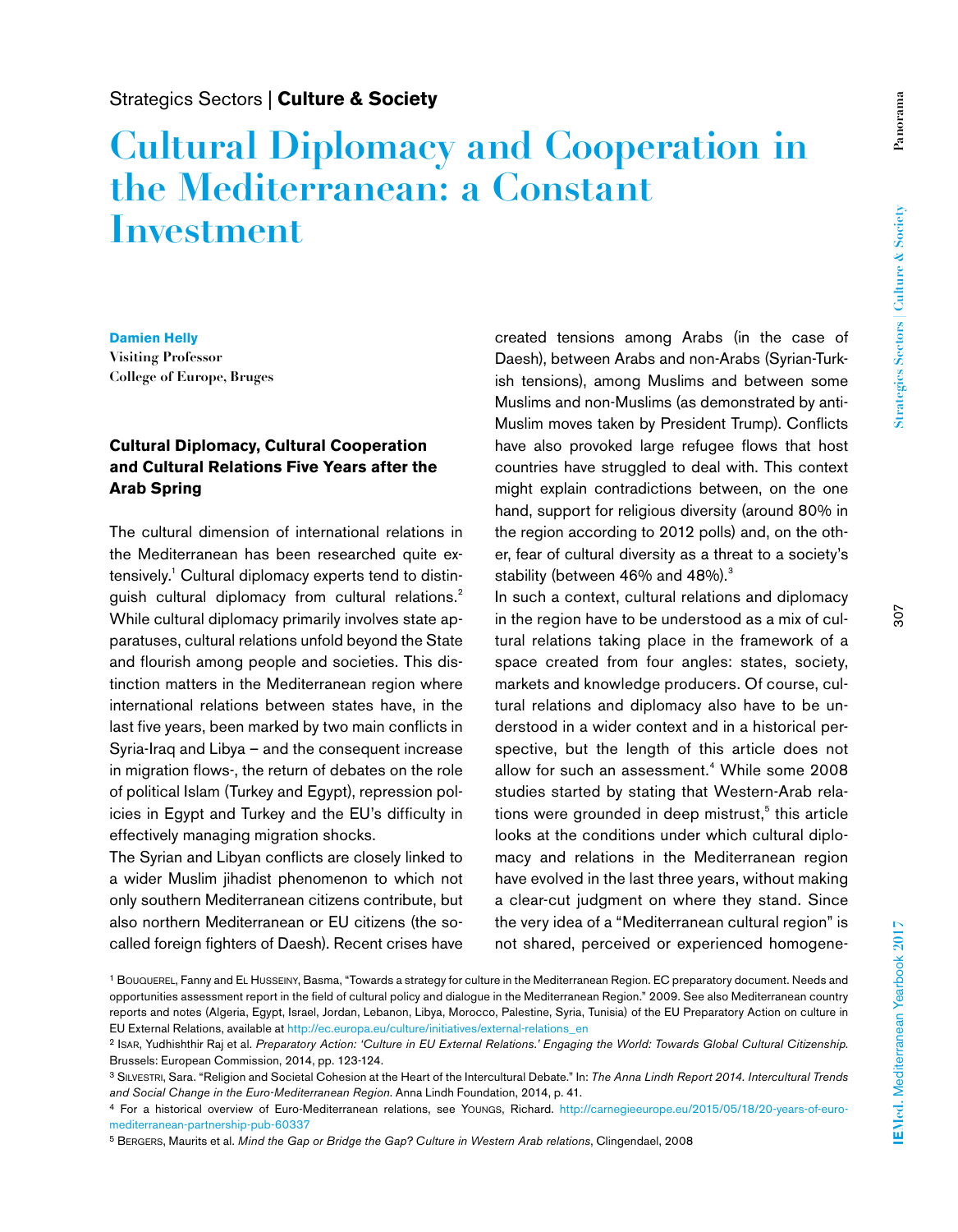ously, the shapes cultural relations have taken in recent times vary greatly.

#### **The Main Actors and Levels of Cultural Relations**

Cultural practices and habits in the Mediterranean have been influenced by the globalization of new communication technologies and the Internet as much as by internal societal dynamics. On the societal level, cultural relations go far beyond cultural diplomacy in the region: people-to-people contacts through migration flows, educational exchanges, city twinning, cultural trade or gastronomy outweigh government-led initiatives.

Polls run between 2009 and 2012 show that there is a convergence among societies regarding the importance attached to family values, suggesting that "basic and intimate human relations associated with kindness, solidarity, mutual care and respect count more in the region than ideological or theological positions."6

Statistics reveal that in the southern Mediterranean, around half of the population was under 25 in 2011 (only 27% of the population in the EU-28) and 20% of the population was between 15 and 24.7

These populations make widespread use of social media, although in different ways. For instance, research has shown that the role of the Internet during the Arab Spring varied from one country to another (eg. strong role in Tunisia and much less so in Egypt).8 The diffusion and consumption of music and films online is increasing across all Mediterranean societies, with specific connections to global networks or publics organized according to diaspora, language (in the case of Turkish speakers) or other community factors.

In the "South," some cultural professionals and organizations have developed international cooperation, sometimes espousing Mediterranean geography, but not always. The re-granting Arab Fund for Arts and Culture (AFAC) receives funding from Arab but also US (and Asian & European?) spon-

sors. Cultural research organizations have developed regional programmes. Al Mawred Al Thaqafy, in partnership with Ettijahat and the European Cultural Foundation and Mimeta, have managed an open platform on cultural policy in the Arab region, with new online dissemination tools. In the Maghreb, some organizations have decided to join Pan-African cultural networks such as Arterial, which organized its 2014 annual conference in Rabat. Relations between cities<sup>9</sup> across the Mediterranean Sea are essential links and drivers of cultural diplomacy, even more so when diaspora groups are involved. Until 2014, the Arabic book sector was still dominated by Lebanon and Egypt. In the Maghreb some intellectual property rights still belong to French organizations and publishing houses are connected both to France and to other Arab countries.

Cultural relations and diplomacy in the region have to be understood as a mix of cultural relations taking place in the framework of a space created from four angles: states, society, markets and knowledge producers

Although international cultural relations policies also vary greatly from one country to another, governments (except those busy with internal conflicts and instability) have kept investing in cultural relations to pursue national interests. Such investments usually focus on heritage and tourism policies (Egypt, Algeria), but also on cinema (Morocco, Algeria) and create co-funding opportunities for the European Union and its Member States.

Because of its magnitude, the EU still represents the lion's share of cultural cooperation in those sectors. Its co-financing of the Anna Lindh Foundation targets cultural relations between civil society organizations. The whole range of the EU's Euro-Med pro-

<sup>6</sup> Silverstri, Sara, op. cit. p. 40.

<sup>7</sup> Stoenescu, Marilena. *Statistics in focus*. EUROSTAT, 10/2014. http://ec.europa.eu/eurostat/statistics-explained/index.php/Archive:Youth\_ statistics\_-\_North\_Africa\_and\_Eastern\_Mediterranean

<sup>8</sup> SAHWA Youth Survey 2016.

<sup>9</sup> Bernié-Boissard, Catherine. "L'Europe en Méditerranée ou la ville-culture," In: *Revue géographique des pays méditerranéens*, 114: 11-16, 2010.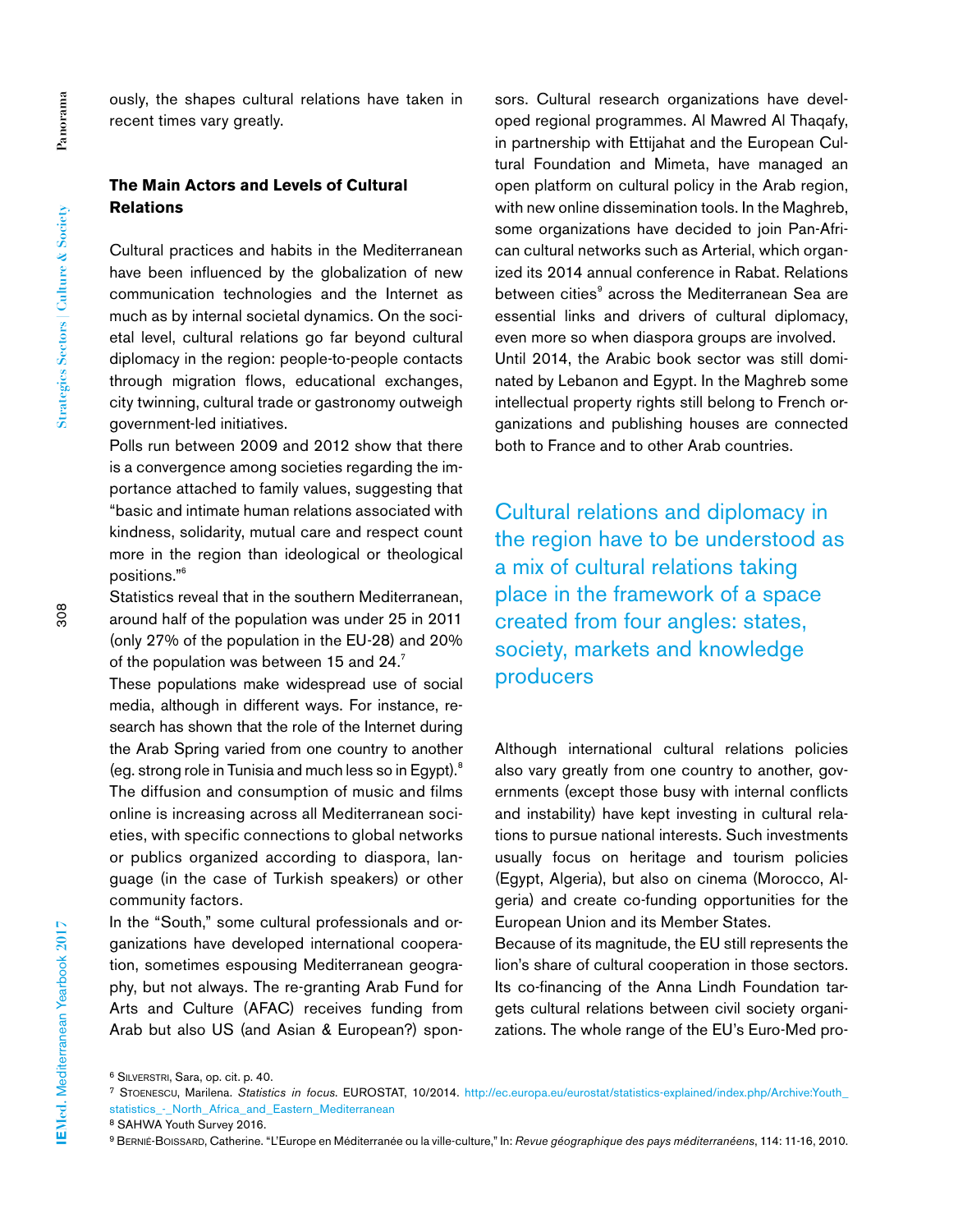Panorama **Panorama**

grammes covers cultural heritage and tourism, youth, media and audiovisuals, performing arts as well as cultural policies. While the amounts spent may be impressive, they are never enough to address regional challenges such as pre-Arab Spring societal tensions, socio-economic hardship and domestic turmoil and regional conflicts since the uprisings.

Relations between cities across the Mediterranean Sea are essential links and drivers of cultural diplomacy, even more so when diaspora groups are involved

Bilateral cooperation managed by large cultural institutes (Spanish Cooperation, British Council, Goethe Institute, Institut Français) provide large shares of cultural diplomacy in culture and the arts (performing arts, visual arts, design) and cultural management training sectors. There is still a tradition of archaeological cooperation, despite long-lasting disagreements on the restoration of cultural property by former European colonial or conquering powers. In response to the destruction of cultural heritage in Syria and Iraq, as well as the illegal trafficking of cultural heritage goods, international organizations have developed new modes of cooperation.

#### **Relations in Times of Crisis and in Times of Peace**

Cultural diplomacy and cultural relations in the Mediterranean have taken a different shape in areas affected by conflicts compared with in peaceful countries. War in Syria and Libya has made it extremely difficult for governments to maintain cultural diplomacy channels. Cooperation efforts have focused on supporting artists in exile, particularly in the case of Syria. The organization, Ettijahat, was created by Syrian artists. Because of the conflict, many creative professionals have fled to Lebanon or Europe. Some residencies have hosted artists, such as Aley in Lebanon, while specific projects, such as "Miniatures: a month for Syria in 2013," have been funded by Arab and European (for instance, the British Council) organizations.<sup>10</sup>

Other initiatives have targeted Syrian refugees. Al Mawred al Thaqafy launched "Action for Hope" in refugee camps with Arab volunteer artists, and similar initiatives took place in Jordan and Turkey. The European Union Trust Fund for Syria also funded education programmes in Jordan and Lebanon to help these countries to deal with large refugee flows from Syria. Exhibitions, performances and shows by Syrian artists have been organized in several European countries (Germany, the Netherlands, Denmark, Norway). Following Daesh's brutal destruction of cultural heritage in Syria and Iraq, cultural diplomacy evolved towards heritage rescue and protection. The trafficking of cultural goods has been identified as one of the funding sources of Daesh. In the EU, it is now being addressed by a new regulation on the import of such goods. The EU is funding a  $E2.4$ -million programme in cooperation with UNESCO on the emergency safeguarding of Syrian cultural heritage.<sup>11</sup> The EU's inability to find effective responses to an upsurge of refugee flows in 2015 raised questions

about the readiness of European societies to cope with intercultural differences. The so-called "refugee crisis" as well as incidents of sexual harassment in 2015 in Cologne, Germany on New Year's eve stirred domestic debates in Europe on the challenges related to the integration of Syrian (and other Mediterranean) refugees. Migration issues are not part and parcel of the new cultural relations in the Mediterranean. They will require well-documented and evidence-based policy approaches toward xenophobia prevention as well as the integration of southern Mediterranean migrants into European societies.

In Morocco, Algeria, Tunisia and Israel, cultural relations with the Mediterranean region vary largely depending on the evolution of governments' cultural policies. In Algeria, cultural relations remain mostly state-funded and controlled.<sup>12</sup> Morocco has developed cultural relations in combination with tourism

<sup>10</sup> Galeazzi, Greta. *Syria note*, EU preparatory action on culture in external relations, 2014. p. 6. On other initiatives, see also Isar, Yudhishthir Raj et al., op. cit.

<sup>11</sup> More information is available on the official website of the project at http://en.unesco.org/syrian-observatory/.

<sup>12</sup> Country reports and documents can be found for instance on the MedCulture website at www.medculture.eu/fr.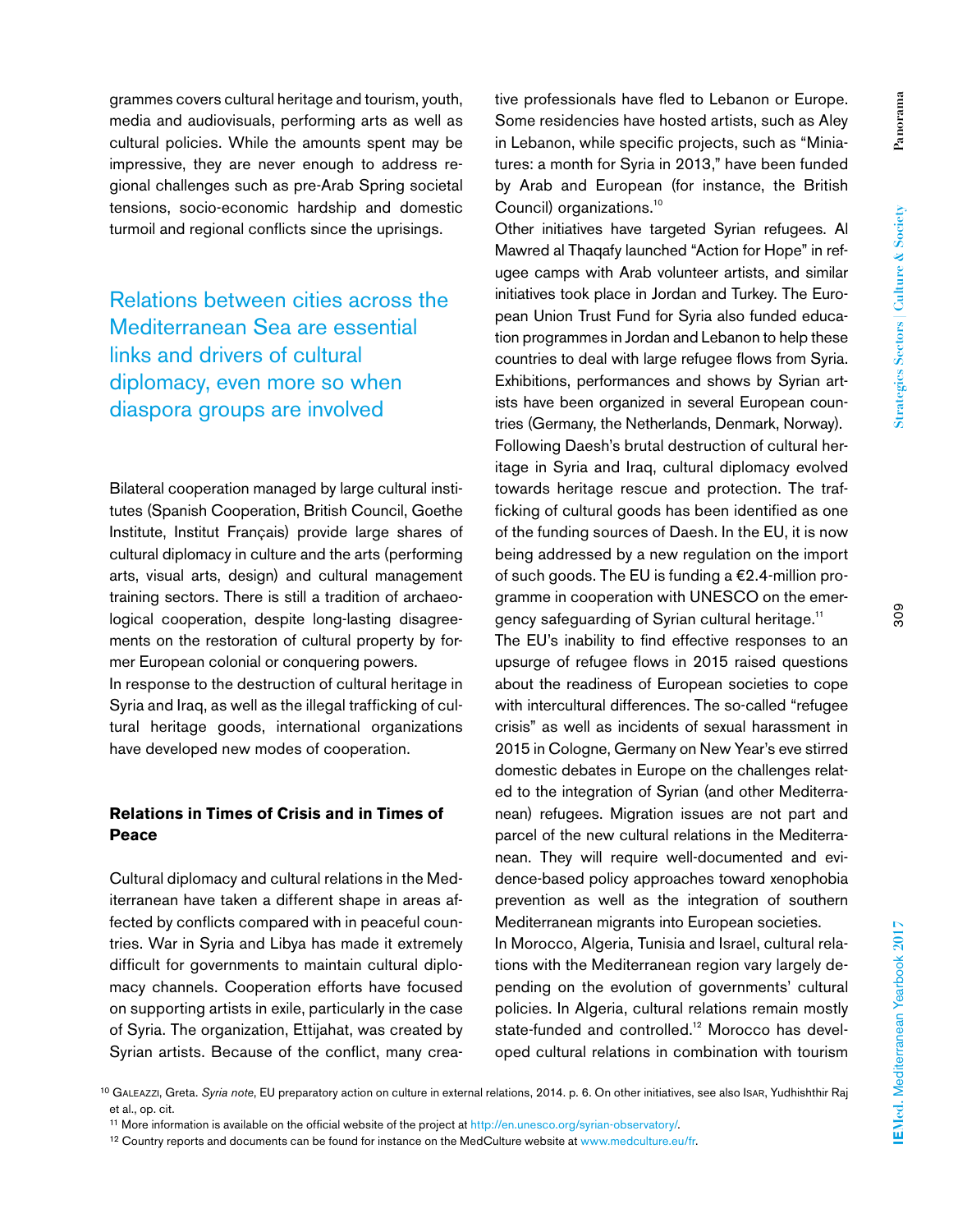and value-creation strategies. The country is famous for its numerous festivals that have become a symbol of its cultural diplomacy. In Tunisia, the democratic transition has created an era of uncertainty as well as opportunities for renewed cooperation with the region. In Israel, cultural relations in the region originate mostly from the private sector and civil society.13 The constraining impact of Middle Eastern conflicts on Israel's cultural relations in the Mediterranean has become a structuring factor in the region's cultural diplomacy .

## **Priorities for Cultural Diplomacy and Cooperation in the Mediterranean**

As described above, states, markets, societies and knowledge producers in the Mediterranean region have all played very different roles in regional cultural diplomacy and relations, mostly because of very diverse societal, geopolitical and national policy trends. Hence this moving and heterogeneous cultural environment is worth monitoring on a regular basis. In this respect, the role of knowledge production and research on cultural dynamics will be instrumental to ensure that sufficient space for exchanges between states, markets and societies is maintained.

National and regional cultural policies do not always have a strong Mediterranean feature and often rely on multilateral bodies (such as the Anna Lindh Foundation, the EU or the Arab League's Education Cultural and Scientific Organization – in the case of Arab capitals of culture<sup>14</sup>) or non-governmental organizations or foundations to nourish cultural relations. In the wake of recent migration shocks in the region, more explicit policies clearly linking domestic cultural strategies and policies with regional, intercultural objectives and challenges (conflicts, migration) could help regional diplomacy and relations flourish.

Research and policy recommendations of all kinds constantly emphasize the need to support cultural mobility<sup>15</sup> in the region, and while more initiatives have been taken in this direction, strict visa policies in the EU and political instability in the South may contradict mobility objectives. The contribution of culture to local development in the Mediterranean also requires sustainable cultural structures of production, protected from global providers that dominate the supply side of cultural markets. Such protection and sustainable support for local and regional cultural markets are still to be developed.16 Therefore, long-term investment in cultural relations is certainly a way forward to prevent violence, deal with conflict-related trauma and build harmonious and integrated multi-identity societies while contributing to their economic development.

The contribution of culture to local development in the Mediterranean requires sustainable cultural structures of production, protected from global providers that dominate the supply side of cultural markets

The more recent technology factor is having a lasting effect on cultural diplomacy and relations in general.<sup>17</sup> Combined with demographic trends (not to mention the use of mobile phones by migrants) and the role of youth in southern Mediterranean societies, there is a need to better grasp and shape the increasingly widespread use of cyber-based facilities in cultural relations. Web-based technologies offer tremendous opportunities for peaceful and mind-changing cultural relations in the region.<sup>18</sup> This requires massive investment in skills enhancement as well as the production of content that feeds the

 $310$ 

<sup>13</sup> More information on Israel is available at www.medculture.eu/fr/country/documents/israel.

<sup>&</sup>lt;sup>14</sup> See for instance the official websites of Arab capitals of culture: Baghdad 2013 (http://al-mataf.com/default.aspx?lg=en), Sfax 2016 (www. sfax2016.tn/#Accueil). On Constantine 2015, see www.huffpostmaghreb.com/2015/02/18/demission-constantine-cap\_n\_6704668.html.

<sup>15</sup> Huleileh, Serene et al., *Exploring Mobility Around the Mediterranean*, Istikshaf Platform, 2011. www.cimettafund.org/content/upload/file/ SymposiumBooklet%20in%20English.pdf

<sup>16</sup> Benner, Maximilian. "Culture in local and regional development: A Mediterranean perspective on the culture/economy nexus," In: *Munich Personal RePEc Archives, Paper No*. 77787, March 2017. https://mpra.ub.uni-muenchen.de/77787/

<sup>17</sup> Arab Social Media Report. 2015. *Facebook in the Arab Region.* www.arabsocialmediareport.com/Facebook/LineChart.aspx .

<sup>18</sup> Researcher Catherine Cornet's Twitter account is one example of online sources on Mediterranean cultural relations, quoting many other sources from both sides of the Sea. https://twitter.com/catherinecornet?lang=en